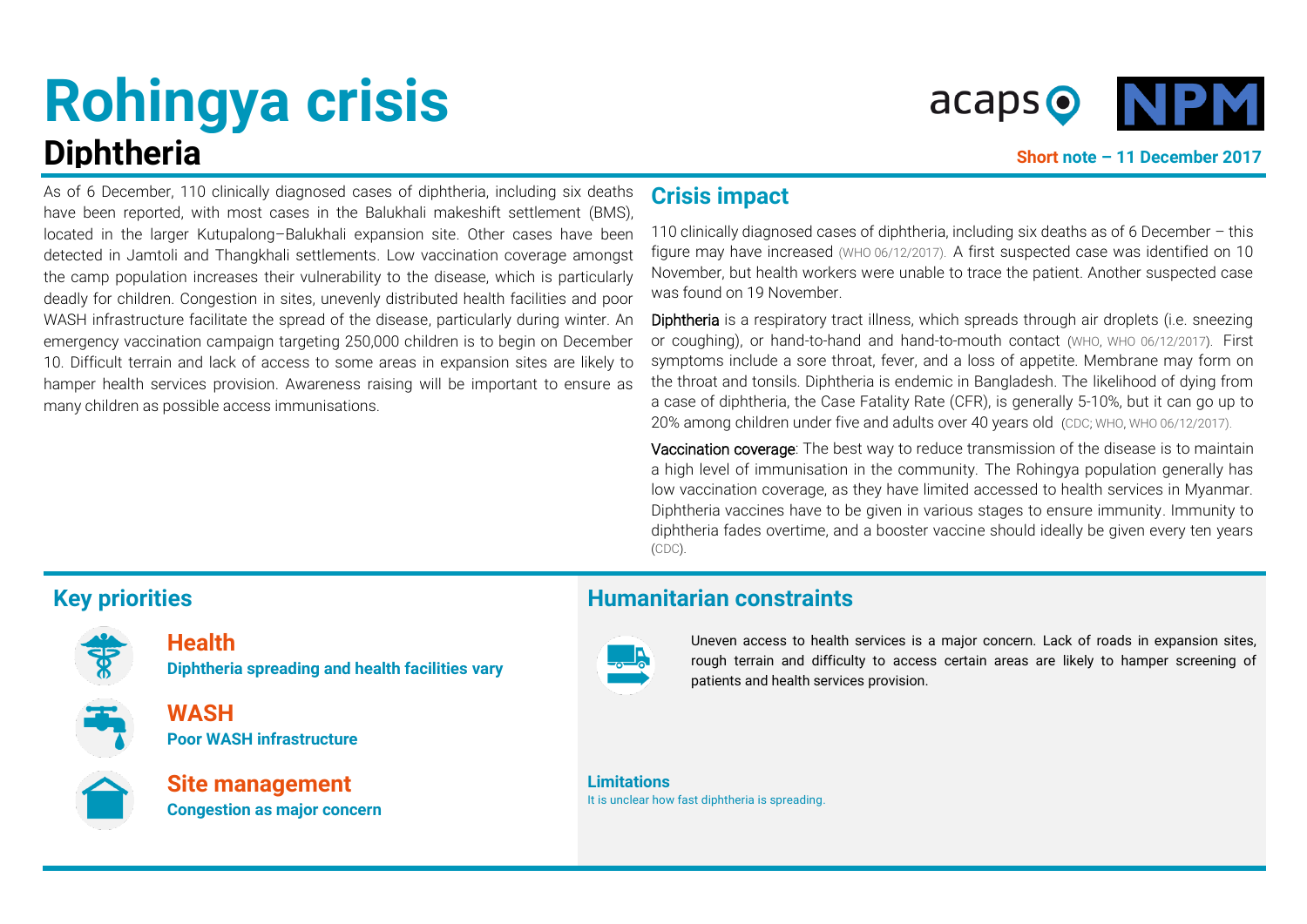Other diseases: Among the Rohingya population, fever of unexplained origin is currently the most common disease reported (30%), followed by acute respiratory infection (26%) and acute watery diarrhoea (22%) [\(WHO 29/11/17\)](https://reliefweb.int/sites/reliefweb.int/files/resources/weeklysitrep05cxbban.pdf). Immune systems weakened by previous diseases and poor nutrition may facilitate the spread of diphtheria

#### *Children as vulnerable population*

Diphtheria can affect any age group but is most common in unvaccinated children, who are more likely to die as a result of the disease. As of 5 December, UNHCR estimates that around 55% of the total Rohingya refugee population are children [\(UNHCR 07/12/2017\)](https://data2.unhcr.org/en/documents/details/61151).

#### *Humanitarian and operational constraints*

- Shelters are often built on hilly areas and mostly reached by narrow footpaths in sometimes rough terrain [\(REACH 05/12/2017\)](https://www.humanitarianresponse.info/en/operations/bangladesh/infographic/coxs-bazar-kutupalong-balukhali-expansion-sites-footpath-and). This has consequences for patients, who may be unable to reach health clinics. Humanitarian workers similarly may have difficulty screening or accessing patients in their homes [\(MSF 06/12/2017\)](http://www.msf.org/en/article/bangladesh-still-population-teetering-edge).
- At the time of writing, only one health partner is currently able to provide treatment to diphtheria patients. More trained vaccination staff and vaccines are needed to carry out vaccination campaigns.
- A further complication is a lack of signage in the expansion site, as the camp population has indicated that they sometimes are unaware of where to find facilities [\(ISCG 03/12/2017\)](https://www.humanitarianresponse.info/en/operations/bangladesh/document/situation-update-rohingya-crisis-coxs-bazar-3-december-2017).
- Lack of light in camps restricts movement at night and may hamper patients' access to health services.
- Curfews on movement of humanitarian actors operating in the camps will restrict health provision for those who need emergency assistance during the night [\(ISCG 31/10/2017\)](https://reliefweb.int/sites/reliefweb.int/files/resources/Rohingya%20Refugee%20Crisis%20Response%20Plan%20-%20Monitoring%20Report%2025%20August%20to%2031%20October%202017%20-%20FINAL%20011217.pdf).

# **Aggravating factors**

#### *Health facilities*

Unevenly spread health facilities with different standards: Some zones in the expansion site are underserved with health facilities while others have multiple primary health centres (PHCs) and health posts clustered together. The quality at health facilities differs. Reorganisation of sites is needed to address this, as this is an issue that hinders

access for many and delays treatment. Though relocation of health facilities is ongoing, the process is not yet finished.

As of mid-November there were around 105 health points in the expansion site for approximately 500,000 people. Only 18 were classified as sufficiently equipped to meet one or more of the criteria to be classified a primary health centre, while none met all criteria. WHO have said that there are not sufficient facilities to meet the needs of the population should the disease continue to spread [\(WHO 15/11/17\)](https://www.humanitarianresponse.info/system/files/documents/files/health_sector_meeting_minutes_15_november.pdf).

Accessing primary health centres is difficult, particularly during the night. Lack of referral pathway mechanisms is hampering access to life-saving services for patients in a timely manner, particularly for transferring complicated cases during the night from primary health care centres to Upazila health facilities [\(ISCG 3/12/17,](https://www.humanitarianresponse.info/system/files/documents/files/171203_weekly_iscg_sitrep_final.doc_0.pdf) BRAC [4/12/17\)](https://reliefweb.int/sites/reliefweb.int/files/resources/ACFrOgC64cQeJanDP9VprkxfhbJh2UR9WggTSo9y3Ki4fU4HrUC0aXsWDklat3fRSBbX0z8QuKOZczJsougHix471ntZmQTCY9LhzMpBVgV1_KsdC6obqS7-robyprI%3D.pdf).

Overburdened government health care facilities: Sadar hospital in Cox's Bazar and Teknaf and Ukhia upazila health complexes are overburdened and not able to respond to the refugee inflow. Their capacity to respond to the Rohingya people's health needs is limited (ISCG 31/10/2017).

#### *WASH*

Unsanitary living conditions: Poor sanitation infrastructure contributes to the spread of diphtheria. In BMS, 86% of latrines were functional as of 9 November. The ratio of people per functioning latrine was estimated at 90, higher than the standard of 50 ([REACH](http://www.reachresourcecentre.info/system/files/resource-documents/reach_bgd_factsheet_wash_site_profiles_balukhali_ms_november_2017.pdf) [30/11/2017](http://www.reachresourcecentre.info/system/files/resource-documents/reach_bgd_factsheet_wash_site_profiles_balukhali_ms_november_2017.pdf); [SPHERE 2011\)](http://www.ifrc.org/PageFiles/95530/The-Sphere-Project-Handbook-20111.pdf).

Limited access to hygiene: Although use of soap and washing is common particularly during religious rituals, new arrivals have limited access to bathing facilities and need hygiene items such as soap [\(UNICEF 03/12/2017\)](https://reliefweb.int/sites/reliefweb.int/files/resources/UNICEF%20Bangladesh%20Humanitarian%20Situation%20Report%20%2313%20%28%20Rohingya%20Influx%29%20as%20of%203%20December%202017.pdf). Poor hygiene, particularly hand washing, is an aggravating factor in disease transmission through hand-to-hand and hand-to mouth contact.

#### *Shelter/NFI*

Congestion: As of 7 December, over 530,000 people live in the Kutupalong–Balukhali expansion site. Lack of space to accommodate all of the arrivals remains the main challenge due to land scarcity, which results in high population density (less than 15m² per person in some zones) [\(ISCG 07/12/17\)](https://www.humanitarianresponse.info/en/operations/bangladesh/document/situation-update-rohingya-crisis-coxs-bazar-7-december-2017) Shelters are overcrowded, which is conducive to the spread of diphtheria through contact with people [\(WHO 08/12/17\)](http://www.who.int/immunization/topics/diphtheria/en/index1.html). Decongestion efforts are ongoing by moving people from highly densely populated zones to less